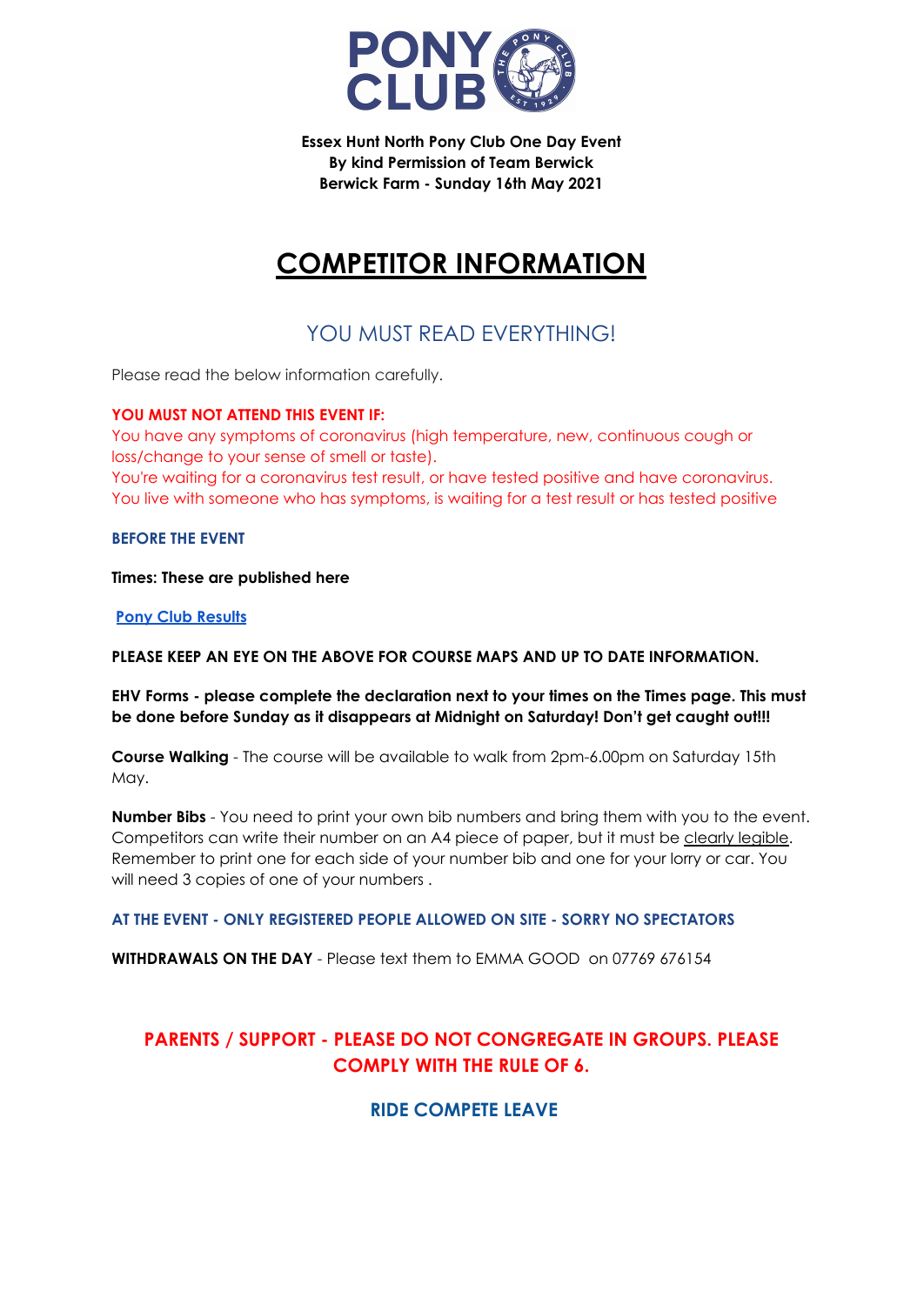

#### **ON ARRIVAL**

You will be greeted at the gate by our 'Great Gate Team.'

Display your number clearly in your lorry window.

We will check that those accompanying the rider are the same as you have declared on your entry. If your nominated person cannot attend, please email any changes BEFORE the event to [sallynicola@yahoo.co.uk.](mailto:sallynicola@yahoo.co.uk) This is very important as it is a legal requirement for us to track and trace.

**Parking** - You will be directed to park at safe distances from each other. Current recommendations are 10m apart if there is tying up allowed on both sides of your box; 5m where tying up is on one side only, and 3m apart where there is no tying up allowed. This allows social distancing to be maintained. You should maintain social distancing from everyone other than those from your own household or bubble.

If you need a **HAT TAG** please go to the Information Point at the top of the car park. Please ensure your hat is ready to be tagged with the Standards easily visible. You will not be able to compete if your hat is not tagged. Here is the link to the pony club hat rule - NO FIXED PEAK HATS ALLOWED AT ANY HEIGHT for Cross Country <https://pcuk.org/media/3t2nxfnb/hat-rule-2020.pdf>

**Body Protectors** - These must be worn for Cross Country and are advisable for Show Jumping and must be to current standard. Details of the current standard may be found here <https://pcuk.org/media/hh4h35mb/body-protector-rule-2020.pdf>

**Hair and Jewellery** - Please make sure your hair is tied back with a hairnet and any earrings taken out.

Passports and Numbers - You will not need to go to the entries secretary to have your vaccination record checked or to collect your number. EHNPC Officials on site will carry out random vaccinations checks in the horsebox park, and so you need to still remember to have your horses' passports with you, but you will not be required to present your passport on arrival. You will have already printed your rider number/s and brought them with you

#### **WARM UP/ COMPETE**

Number in warm ups will be restricted so please don't go to warm up areas too early. A steward will be managing this. You will be called forward by the steward to go through to the starting area. Riders & Horses only in all warm-up areas – no helpers / parents on foot please – you may watch your competitor from the adjacent area, keeping 2m apart from each other.

## **PARENTS / SUPPORT - PLEASE DO NOT CONGREGATE IN GROUPS. RULE OF 6.**

YOU ARE EXPECTED TO RIDE ON YOUR ALLOCATED TIMES. IF YOU DO NOT DO SO, YOU RISK BEING UNABLE TO COMPETE.